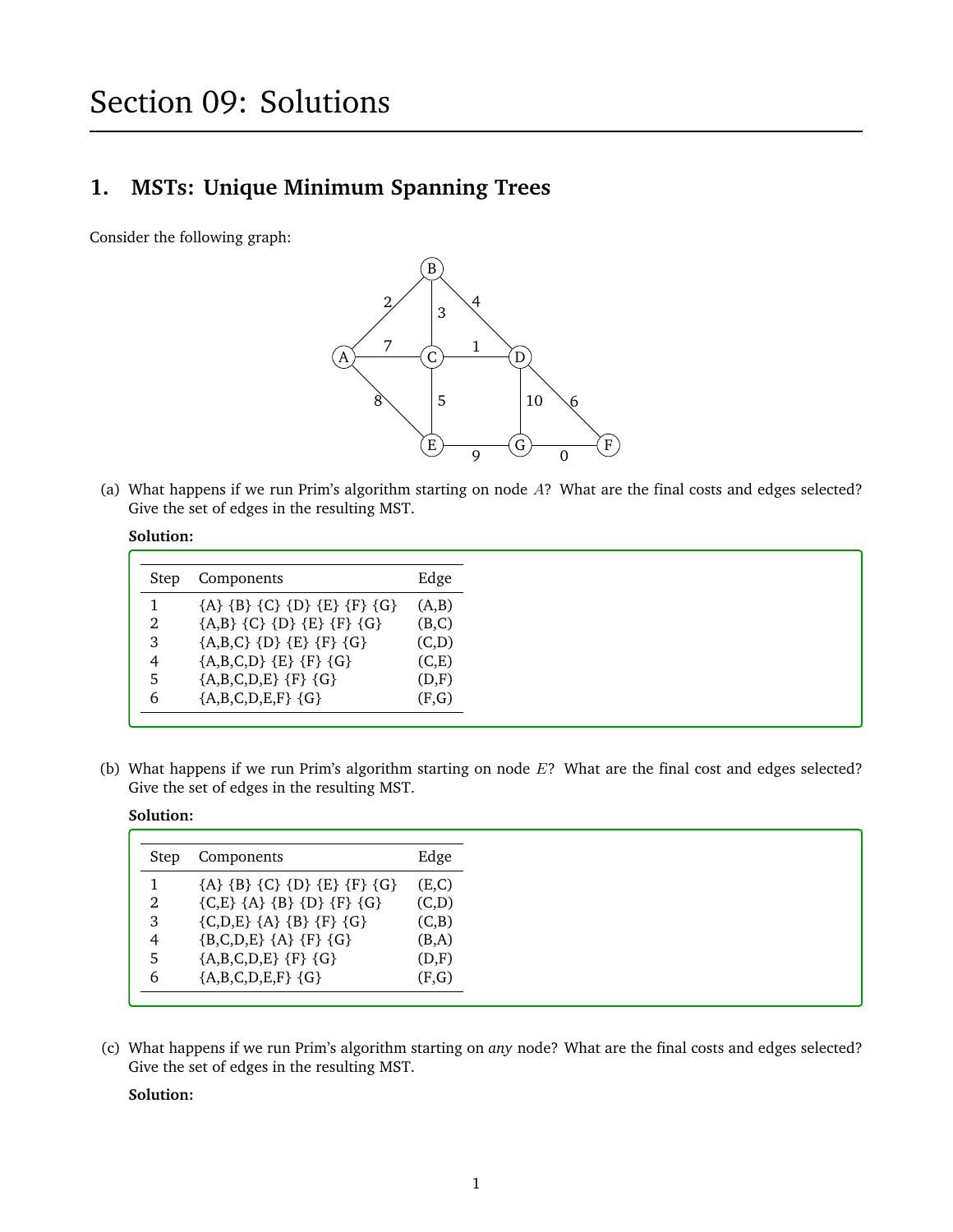The answer would be the same as the one we get above, since for each node, we always choose the smallest-weight edge that links to it.

(d) What happens if we run Kruskal's algorithm? Give the set of edges in the resulting MST.

### **Solution:**

We'll use this table to keep track of components and edges we processed. The edges are listed in an order sorted by weight.

| Step           | Components | Edge  | Include? |
|----------------|------------|-------|----------|
| 1              |            | (F,G) |          |
| 2              |            | (C,D) |          |
| $\overline{3}$ |            | (A,B) |          |
| 4              |            | (B,C) |          |
| 5              |            | (B,D) |          |
| 6              |            | (C,E) |          |
| 7              |            | (D,F) |          |
| 8              |            | (A,C) |          |
| 9              |            | (A,E) |          |
| 10             |            | (E,G) |          |
| 11             |            | (D,G) |          |

After executing Kruskal's algorithm on the above graph, we get

| Step | Components                    |       | Include?   |  |
|------|-------------------------------|-------|------------|--|
| 1    | ${A} {B} {C} {D} {E} {F} {G}$ | (F,G) | Yes        |  |
| 2    | ${A} {B} {C} {D} {E} {F,G}$   | (C,D) | <b>Yes</b> |  |
| 3    | ${A} {B} {C,D} {E} {F,G}$     | (A,B) | Yes        |  |
| 4    | ${A,B} {C,D} {E} {F,G}$       | (B,C) | Yes        |  |
| 5    | ${A,B,C,D} {E} {F,G}$         | (B,D) | No         |  |
| 6    | ${A,B,C,D} {E} {F,G}$         | (C,E) | Yes        |  |
| 7    | ${A,B,C,D,E}$ {F,G}           | (D,F) | <b>Yes</b> |  |
| 8    | ${A,B,C,D,E,F,G}$             | (A,C) | No         |  |
| 9    | ${A,B,C,D,E,F,G}$             | (A,E) | No         |  |
| 10   | ${A,B,C,D,E,F,G}$             | (E,G) | No         |  |
| 11   | ${A,B,C,D,E,F,G}$             | (D,G) | No         |  |

The resulting MST is a set of all edges marked as *Include* in the above table.

(e) Suppose we modify the graph above and add a heavier parallel edge between A and E, which would result in the graph shown below. Would your answers for above subparts (a, b, c, and d) be the same for this following graph as well?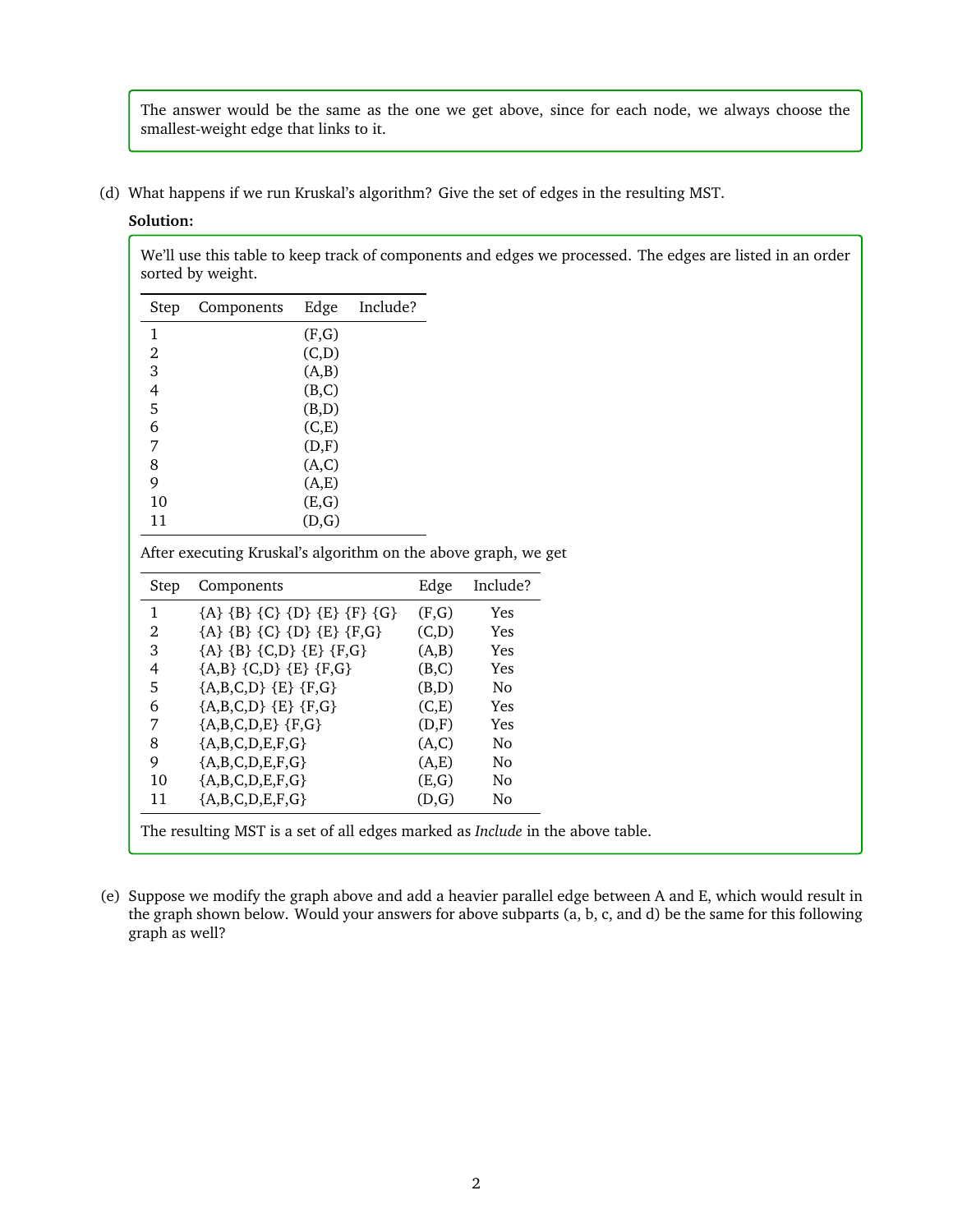

### **Solution:**

The steps are exactly the same, since we don't consider the heavier edge when there are parallel edges. The reason is that the heavier edge would never be considered as the best edge when there is a lighter one (of weight 8) that can be added to the graph instead.

# **2. MSTs: True or False**

Answer each of these true/false questions about minimum spanning trees.

(a) A MST contains a cycle.

#### **Solution:**

False. Trees (including minimum spanning trees) never contain cycles.

(b) If we remove an edge from a MST, the resulting subgraph is still a MST.

### **Solution:**

False, the set of edges we chose will no longer connect everything to everything else.

(c) If we add an edge to a MST, the resulting subgraph is still a MST.

# **Solution:**

False, an MST on a graph with  $n$  vertices always has  $n - 1$  edges.

(d) If there are V vertices in a given graph, a MST of that graph contains  $|V| - 1$  edges.

### **Solution:**

This is true (assuming the initial graph is connected).

# **3. MSTs: Kruskal's Algorithm**

Answer these questions about Kruskal's algorithm.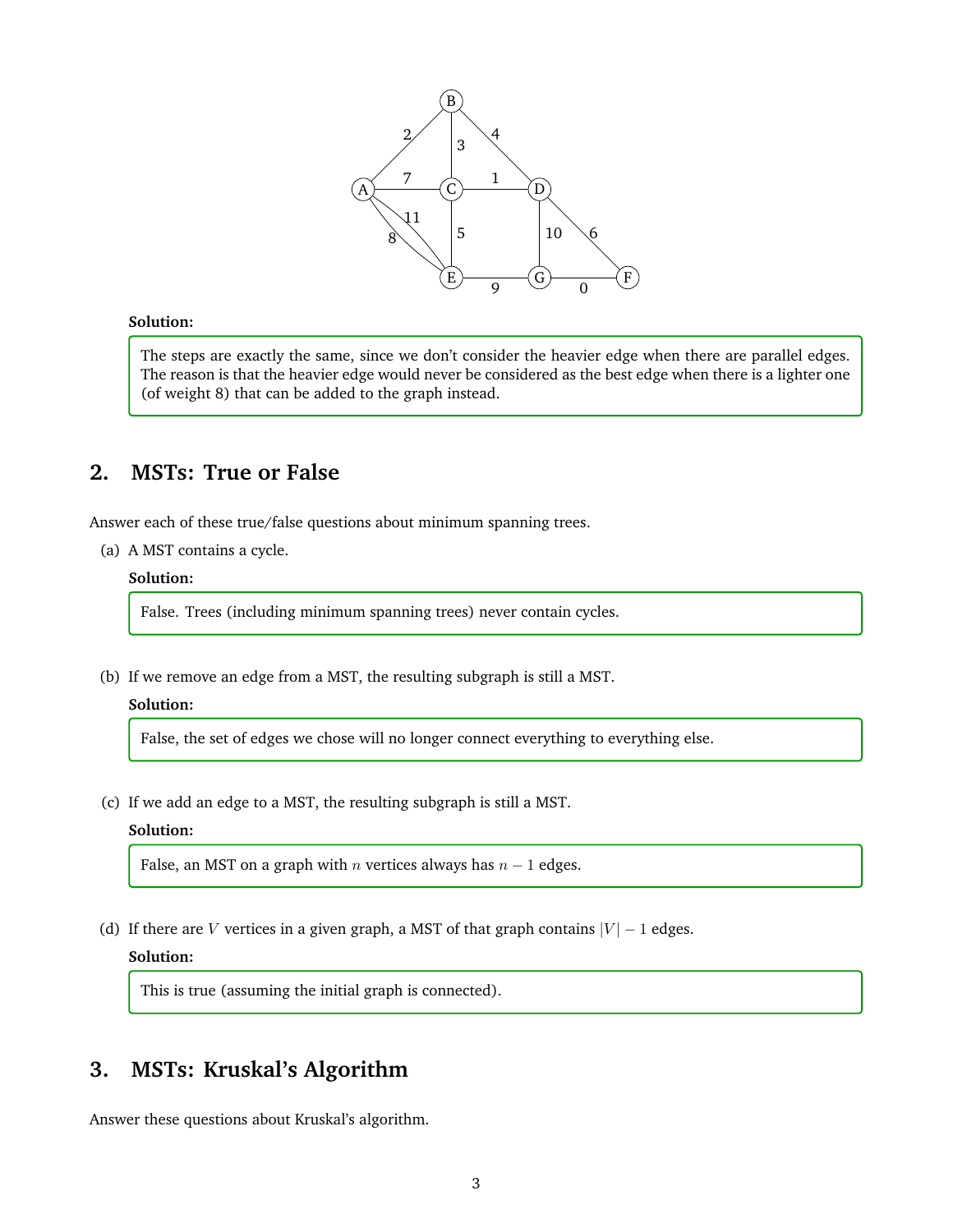(a) Execute Kruskal's algorithm on the following graph. Fill the table.

# **Solution:**

|                                                            | <b>Step</b>    | Components                  | Edge          | Include?          |
|------------------------------------------------------------|----------------|-----------------------------|---------------|-------------------|
| A<br>$\mathbf B$<br>10<br>E<br>8<br>6<br>9<br>$\mathbf{C}$ | $\mathbf{1}$   | {A} {B} {C} {D} {E} {F}     | A, B          | Yes               |
|                                                            | 2              | {A, B} {C} {D} {E} {F}      | $D$ $B$ , C   | Yes               |
|                                                            | 3              | ${A,B}$ ${C,D}$ ${E}$ ${F}$ | E, F          | 10 <sup>2</sup>   |
|                                                            | 4              | ${A,B}$ { $C, D$ } ${E,F}$  | A, C          | Yes               |
|                                                            | 5              | $\{A, B, C, D\}$ $E, F$     | $\beta$ , $C$ | $N_{\mathcal{D}}$ |
|                                                            | 6              |                             | D, F          | Yes               |
|                                                            | $\overline{7}$ | ${A, B, C, D, E, F}$        | A, D          | $N_{\sigma}$      |
|                                                            | 8              |                             | c, F          | $N_{\mathcal{D}}$ |
| $\mathsf F$<br>D                                           | 9              |                             | B, F          | NO                |
|                                                            | 10             |                             | C, E          | NO                |
|                                                            | 11             | $\mathbf{r}$                | E, B          | $\sim$ 0          |

(b) In this graph there are 6 vertices and 11 edges, and the for loop in the code for Kruskal's runs 11 times, a few more times after the MST is found. How would you optimize the pseudocode so the for loop terminates early, as soon as a valid MST is found.

### **Solution:**

Use a counter to keep track of the number of edges added. When the number of edges reaches  $|V| - 1$ , exit the loop.

# **4. Disjoint Sets**

(a) Consider the following trees, which are a part of a disjoint set:



For these problems, use both the **union-by-rank** and **path compression** optimizations. Assume that the first tree has rank 3, the second has rank 0 and the last has rank 1.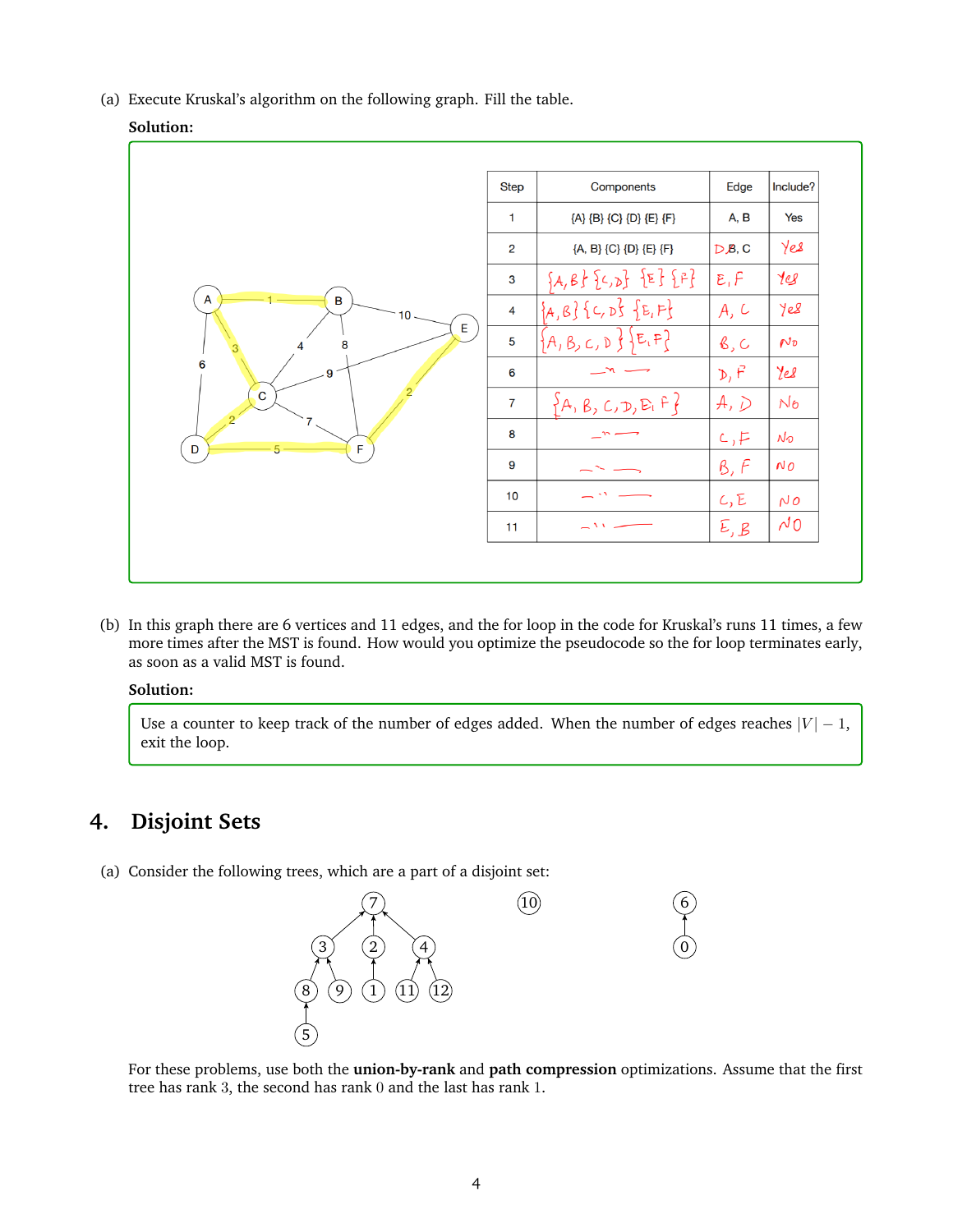(i) Draw the resulting tree(s) after calling findSet(5) on the above. What value does the method return? **Solution:**



(ii) Draw the final result of calling union( $2,6$ ) on the result of part (i).

# **Solution:**



(b) Consider the disjoint-set shown below:



The ranks of trees from left to right are 2, 0, 2, 1.

What would be the result of the following calls on union if we add the "union-by-rank" and "path compression optimizations. Draw the forest at each stage with corresponding ranks for each tree

(i) union(2, 13)

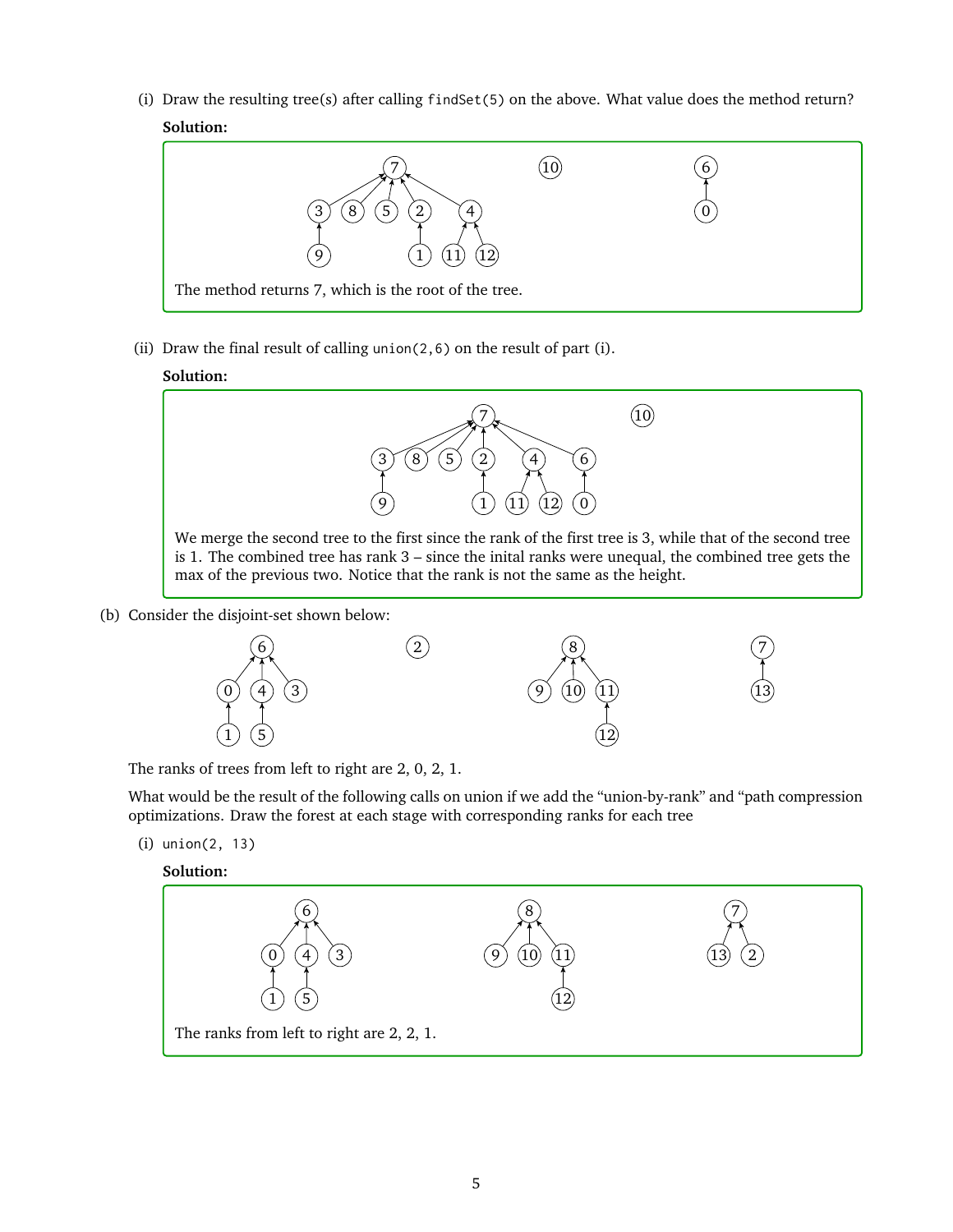### (ii) union(4, 12)

### **Solution:**



The ranks from left to right are 3, 1.

The ranks were tied, so we arbitrarily chose 6 to be the root; 8 could be chosen as well. Notice that the rank of the new tree is 3 (since the initial ranks were equal, the new rank is one more than the previous) even though the height is 2.

(iii) union(2, 8)





# **5. Strongly Connected Components**

Give the strongly connected components of the following graph (you don't have to run any algorithm seen in class, just list the strongly connected components).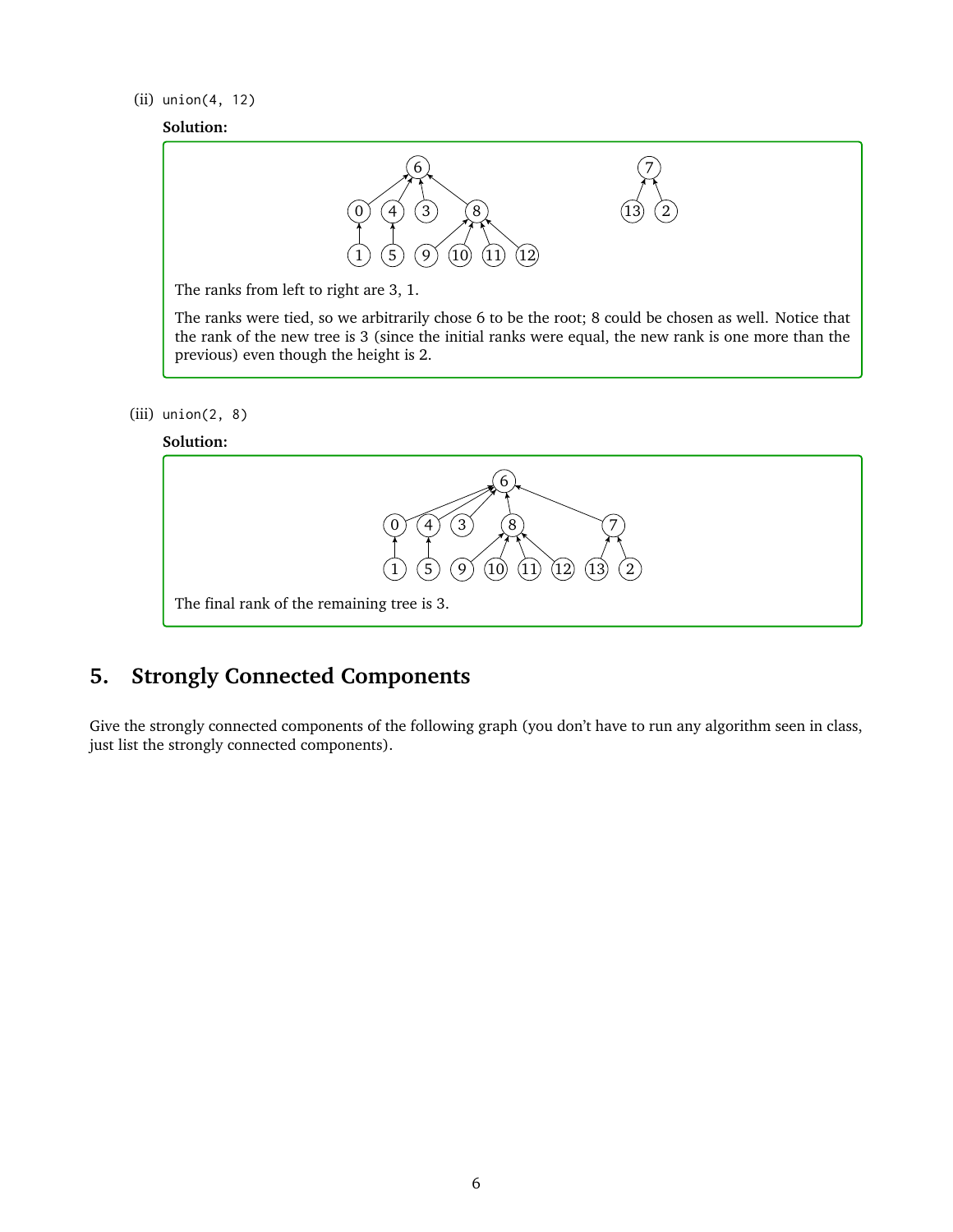

# **Solution:**

The strongly connected components are  $\{a,b\}$ ,  $\{c,d,e,h\}$ ,  $\{f,g,j,k\}$ , and  $\{i\}$ .

# **6. Topological sort**

(a) List three different topological orderings of the following graph. If no ordering exists, briefly explain why.



# **Solution:**

Three possible listings:

- g, f, c, i, b, e, d, h
- f, c, i, b, g, e, d, h
- f, g, c, b, e, d, h, i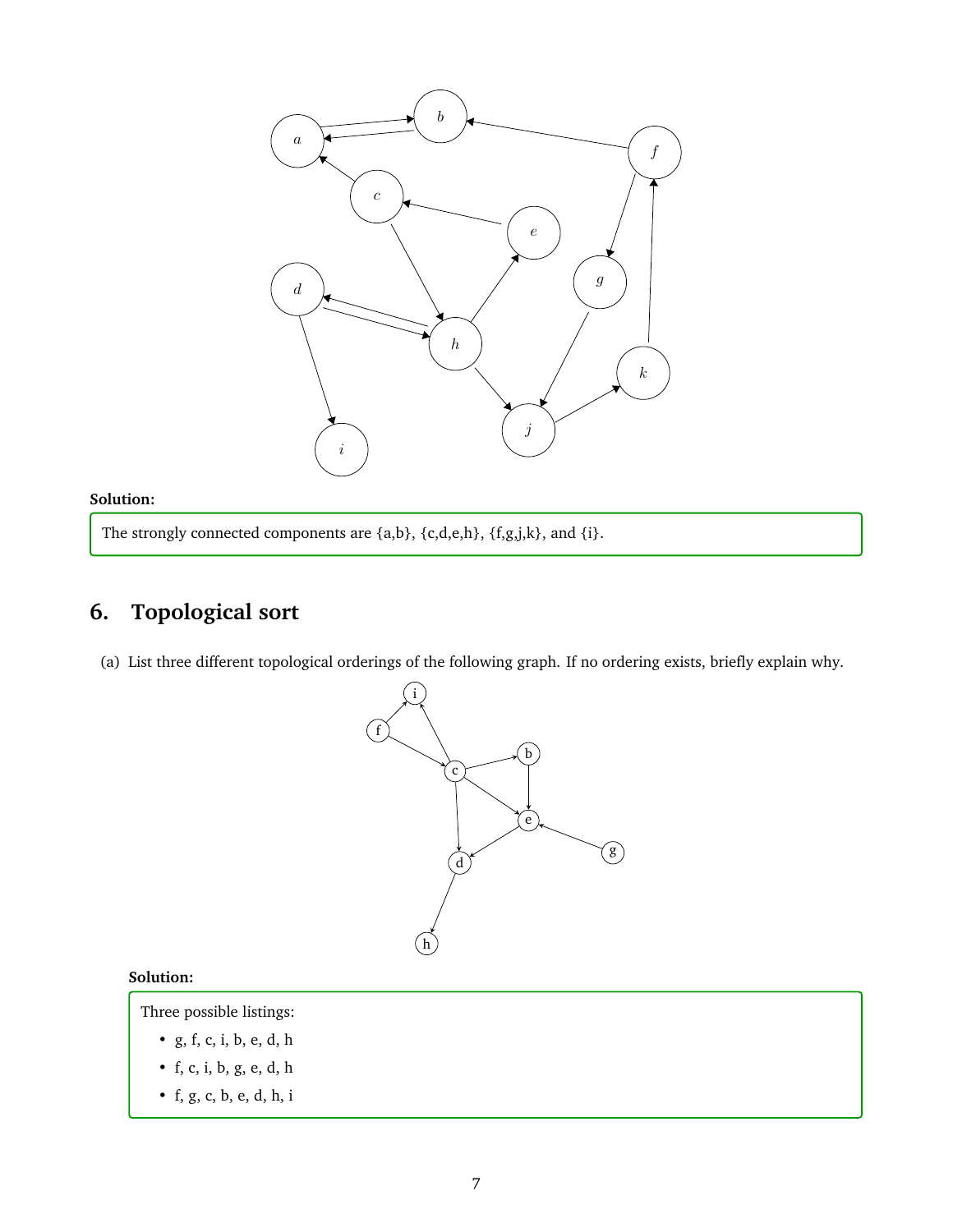(b) List three different topological orderings of the following graph. If no ordering exists, briefly explain why.



### **Solution:**

Three possible listings:

- h, i, j, k, a, b, c, d, e, f, g
- h, a, b, c, i, d, e, j, f, k, g
- b, h, a, c, i, d, k, e, f, g, j
- (c) List three different topological orderings of the following graph. If no ordering exists, briefly explain why.



# **Solution:**

There is no valid topological ordering here. The vertices a, g, i, j form a cycle.

# **7. Graph Modeling 1: DJ Kistra**

You've just landed your first big disk jockeying job as "DJ Kistra."

During your show you're playing "Shake It Off," and decide you want to slow things down with "Wildest Dreams." But you know that if you play two songs whose tempos differ by more than 10 beats per minute or if you play only a portion of a song, that the crowd will be very disappointed. Instead you'll need to find a list of songs to play to gradually get you to "Wildest Dreams." Your goal is to transition to "Wildest Dreams" as quickly as possible (in terms of seconds).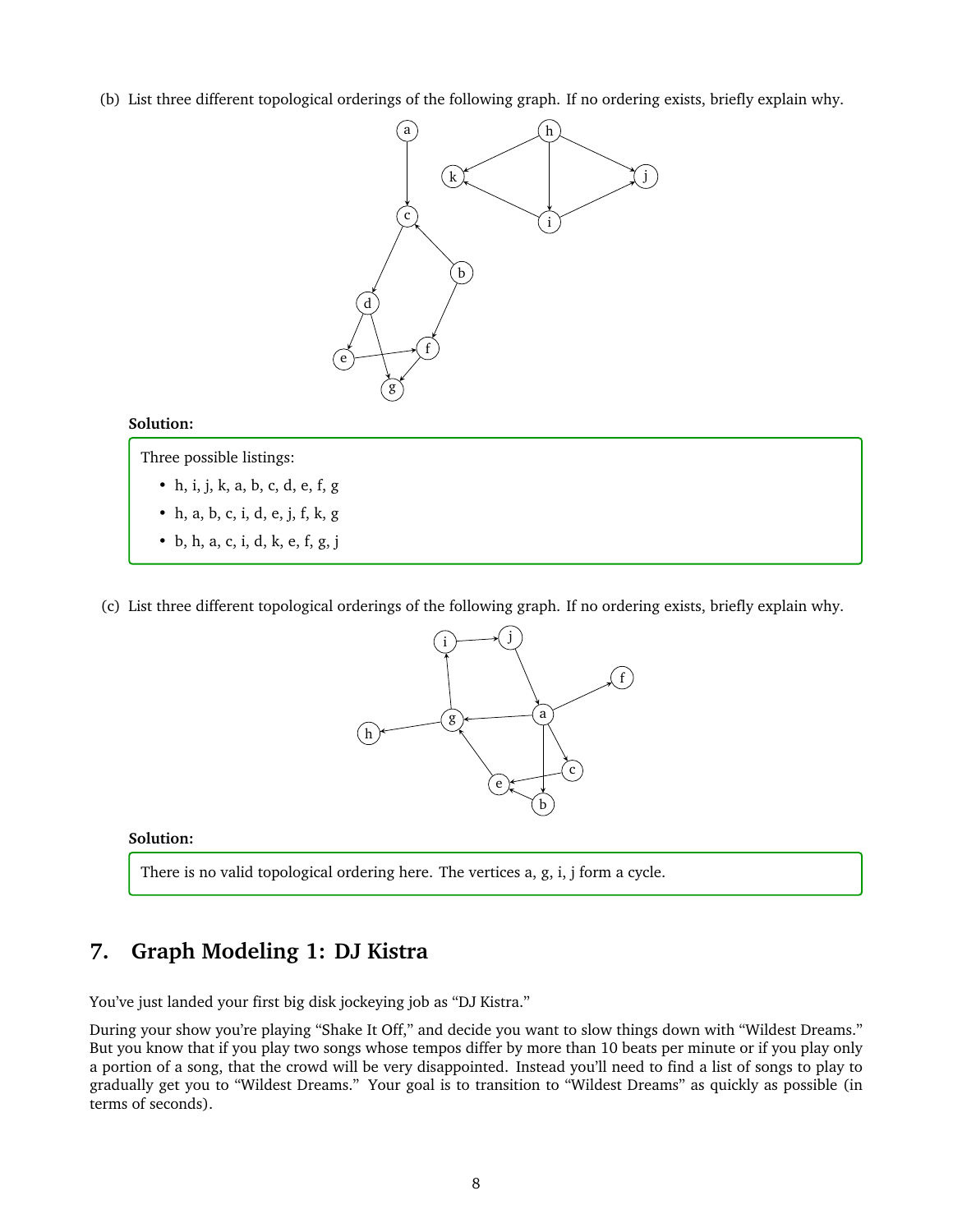You have a list of all the songs you can play, their speeds in beats per minute, and the length of the songs in seconds.

(a) Describe a graph you could construct to help you solve the problem. At the very least you'll want to mention what the vertices and edges are, and whether the edges are weighted or unweighted and directed or undirected.

#### **Solution:**

Have a vertex for each song. Draw a directed edge from song A to song B if (and only if) song B is slower than A, but the difference between their speeds is at most 10 beats per minute. Add a weight equal to the length of song B to each such edge.

(b) Describe an algorithm to construct your graph from the previous part. You may assume your songs are stored in whatever data structure makes this part easiest. Assume you have access to a method makeEdge(v1, v2, w) which creates an edge from v1 to v2 of weight w.

**Solution:**

```
foreach(Song s1){
foreach(Song s2){
if( s2.bpm \le s1.bpm \&\& | s1.bpm - s2.bpm| \le 10)
insert(s1, s2, s2.songLength)
}
}
```
As long as our data structure as an efficient iterator this algorithm will run in  $O(|V|^2)$  time. If your song is stored in a data structure that can be sorted by bpm, you can increase the speed to  $O(S \log S + E)$  where S is the number of songs and E is the number of edges in the resulting graph by adding an early exit to the loop.

(c) Describe an algorithm you could run on the graph you just constructed to find the list of songs you can play to get to "Wildest Dreams" the fastest without disappointing the crowd.

#### **Solution:**

Run Dijkstra's from "Shake It Off." When the algorithm finishes, use back pointers from "Wildest Dreams" (and reverse the order) to find the songs to play.

(d) What is the running time of your plan to find the list of songs? You should include the time it would take to construct your graph and to find the list of songs. Give a simplified big-O running time in terms of whatever variables you need.

**Solution:**

The answer will depend on what you chose in the previous parts. The sorted list approach gives a running time of  $O(S \log S + E \log S)$ 

# **8. Graph Modeling 2: Snow Day**

After 4 snow days this year, UW has decided to improve its snow response plan. Instead of doing "late start" days, they want an "extended passing period" plan. The goal is to clear enough sidewalks that everyone can get from every classroom to every other **eventually** but not necessarily very quickly.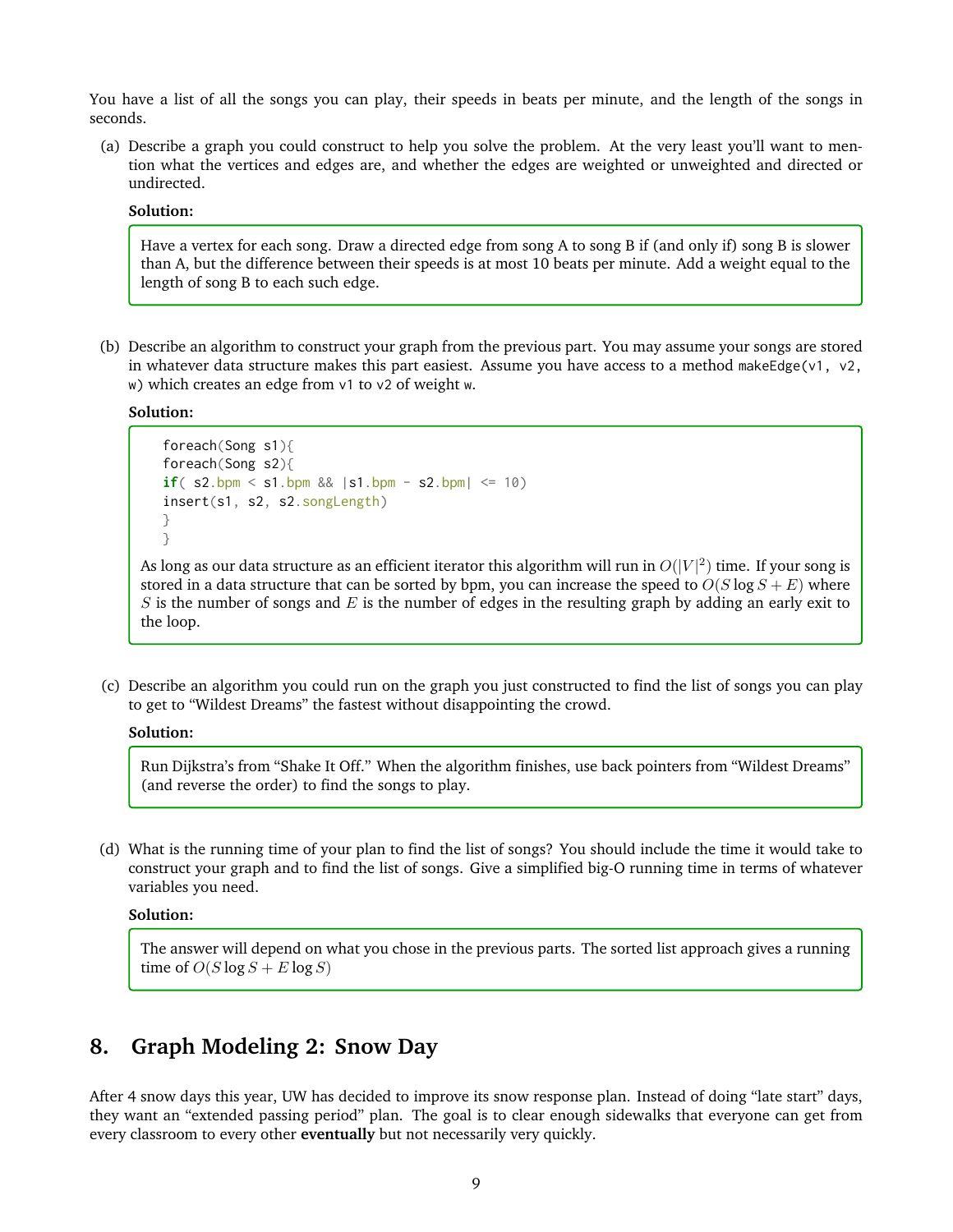Unfortunately, UW has access to only one snowplow. Your goal is to determine which sidewalks to plow and whether it can be done in time for Kasey's 8:30 AM lecture.

You have a map of campus, with each sidewalk labeled with the time it will take to plow to clear it.

(a) Describe a graph that would help you solve this problem. You will probably want to mention at least what the vertices and edges are, whether the edges are weighted or unweighted, and directed or undirected.

### **Solution:**

Have a vertex for each building and an edge for each section of sidewalk. The edges should be undirected, and weighted by the time it will take the snowplow to clear it.

(b) What algorithm would you run on the graph to figure out which sidewalks to plow? Explain why the output of your algorithm will be able to produce a "extended passing period" plowing plan.

#### **Solution:**

Run an MST algorithm (either Kruskal's or Prim's). Whatever edges are chosen are the sidewalks the plow should clear. Why is this valid for the extended passing period plan? For example, why can students get from every classroom to every other?

(c) How can you tell whether the plow can actually clear all the sidewalks in time?

### **Solution:**

Look at the weight of the MST. That's how long it will take to plow. If the plow can start in time to finish by 8:30, then we can start on time!

# **9. Graph Modeling 3: Video Game**

(a) Suppose we are trying to design a maze within a 2d top-down video-game. The world is represented as a grid, where each tile is either an impassable wall, an open space a player can pass through, or a *wormhole*. On each turn, the player may move one space on the grid to any adjacent open tile. If the player is standing on a wormhole, they can instead use their turn to teleport themselves to the other end of the wormhole, which is located somewhere else on the map.

Now, suppose the there are several coins scattered throughout the map. Your goal is to design an algorithm that finds a path between the player and some coin in the fewest number of turns possible.

Describe how you would represent this scenario as a graph (what are the vertices and edges? Is this a weighted or unwighted graph? Directed or undirected?). Then, describe how you would implement an algorithm to complete this task.

### **Solution:**

We can represent this as an undirected, unweighted graph where each tile is a vertex. Edges connect tiles we can travel between. When we have a wormhole, we add an extra edge connecting that wormhole tile to the corresponding end of the wormhole.

Because it takes only one turn to travel to each adjacent tile, there is actually no need to store edge weights: it costs an equal amount to move to the next vertex.

All paths are bidirectional, so we can also use an undirected graph. (If there are paths or wormholes that are one-way, we can switch to using a directed graph).